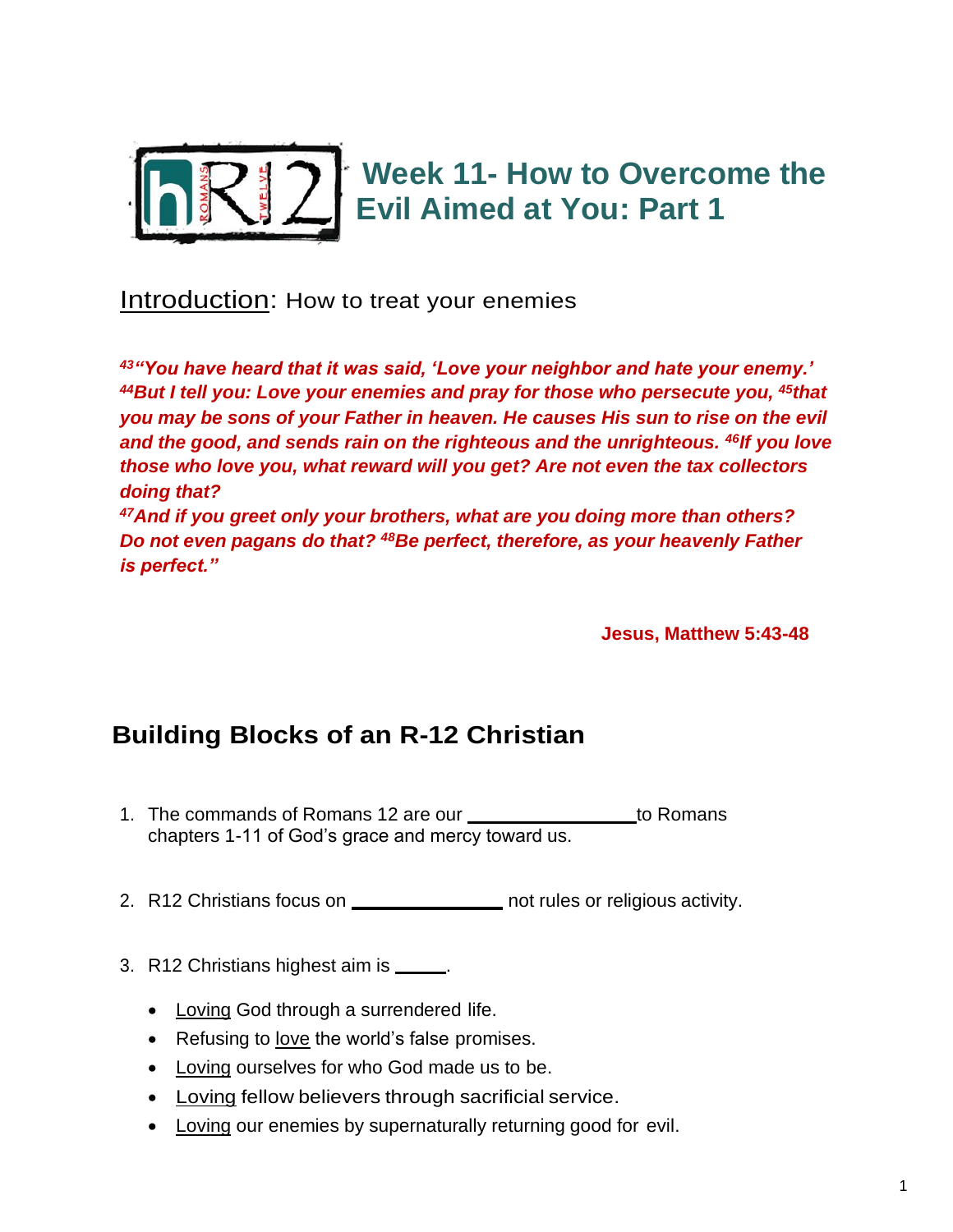## **Supernaturally responding to evil:**

### **Romans 12:14-21**

*<sup>14</sup>"Bless those who persecute you; bless and do not curse***. <sup>15</sup>***Rejoice with those who rejoice; mourn with those who mourn.* **<sup>16</sup>***Live in harmony with one another. Do not be proud, but be willing to associate with people of low position. Do not be conceited.* **<sup>17</sup>***Do not repay anyone evil for evil. Be careful to do what is right in the eyes of everybody.* **<sup>18</sup>***If it is possible, as far as it depends on you, live at peace with everyone.* **<sup>19</sup>***Do not take revenge, my friends, but leave room for God's wrath, for it is written: "It is Mine to avenge; I will repay" says the Lord.* **<sup>20</sup>***On the contrary: "If your enemy is hungry, feed him; if he is thirsty, give him something to drink. In doing this, you will heap burning coals on his head."* **<sup>21</sup>***Do not be overcome by evil, but overcome evil with good."*

## **A Romans 12 response to personal attack:**

**Positive Command** = " **BLESP** them that persecute you."

**Forgiveness** – Romans 12:14

## **3 Phases of Forgiveness**

- 1. **Forgive-** it is a **CHOICE** to forgive
- 2. **Forgiving-** it is a

Forgiving is choosing to give another person what they need the most, when they deserve it the least, at great personal cost.

3. **Forgiven**- it is **DONE**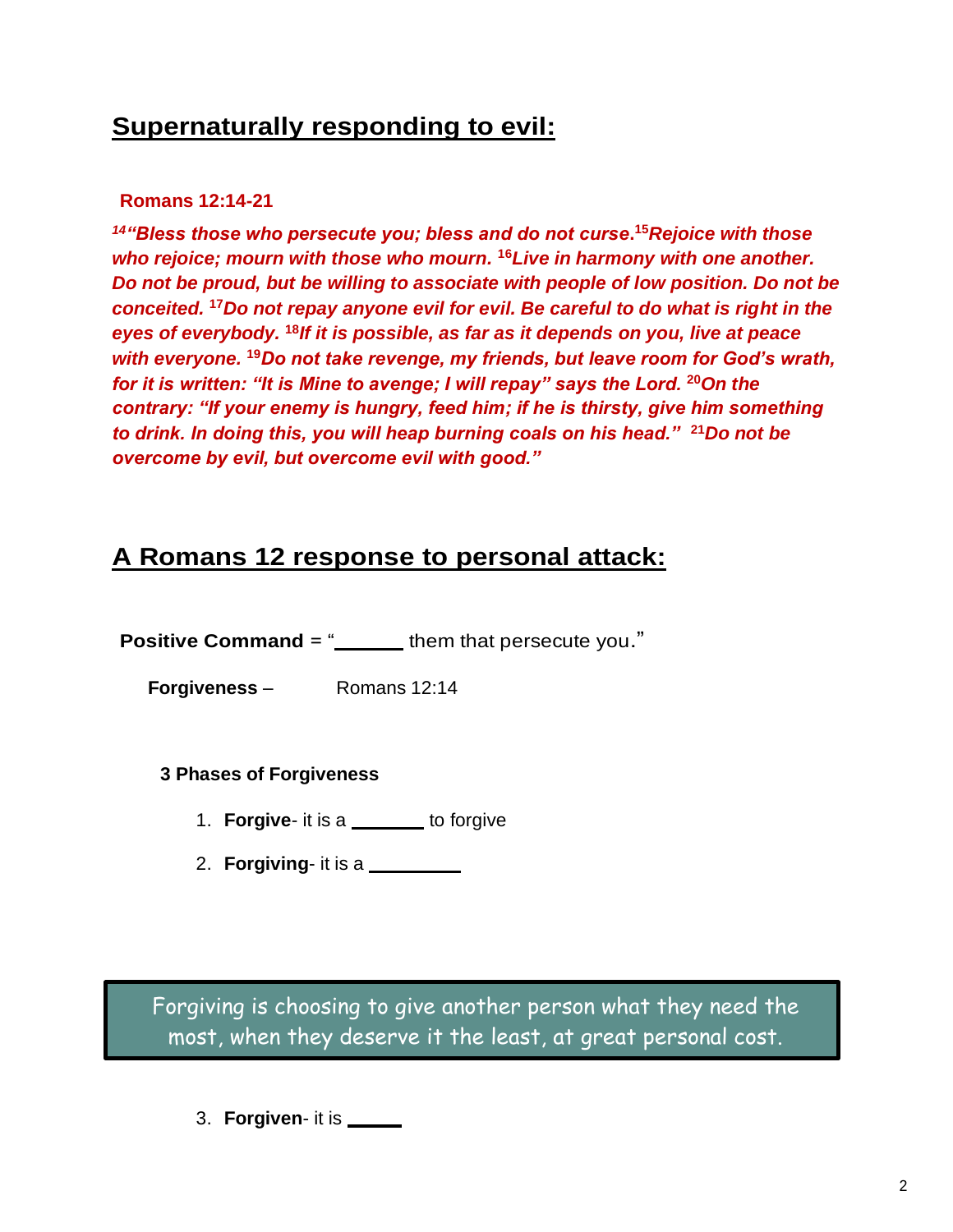- $\Box$  Identification Romans 12:15
- Association Romans 12:16

**Negative Command** = "Don't take your own \_\_\_\_\_\_\_\_\_\_."

Personal retaliation is a prohibited response for God's people – Romans 12:17-18

### **Two compelling reasons** why personal retaliation is prohibited – Romans 12:19-20

- 1. It usurps God's role as **with the ULL**.
- 2. It is an ineffective means to bring about **PEACE**.

**Supernatural result** = \_\_\_\_\_ will overcome evil. Romans 12:21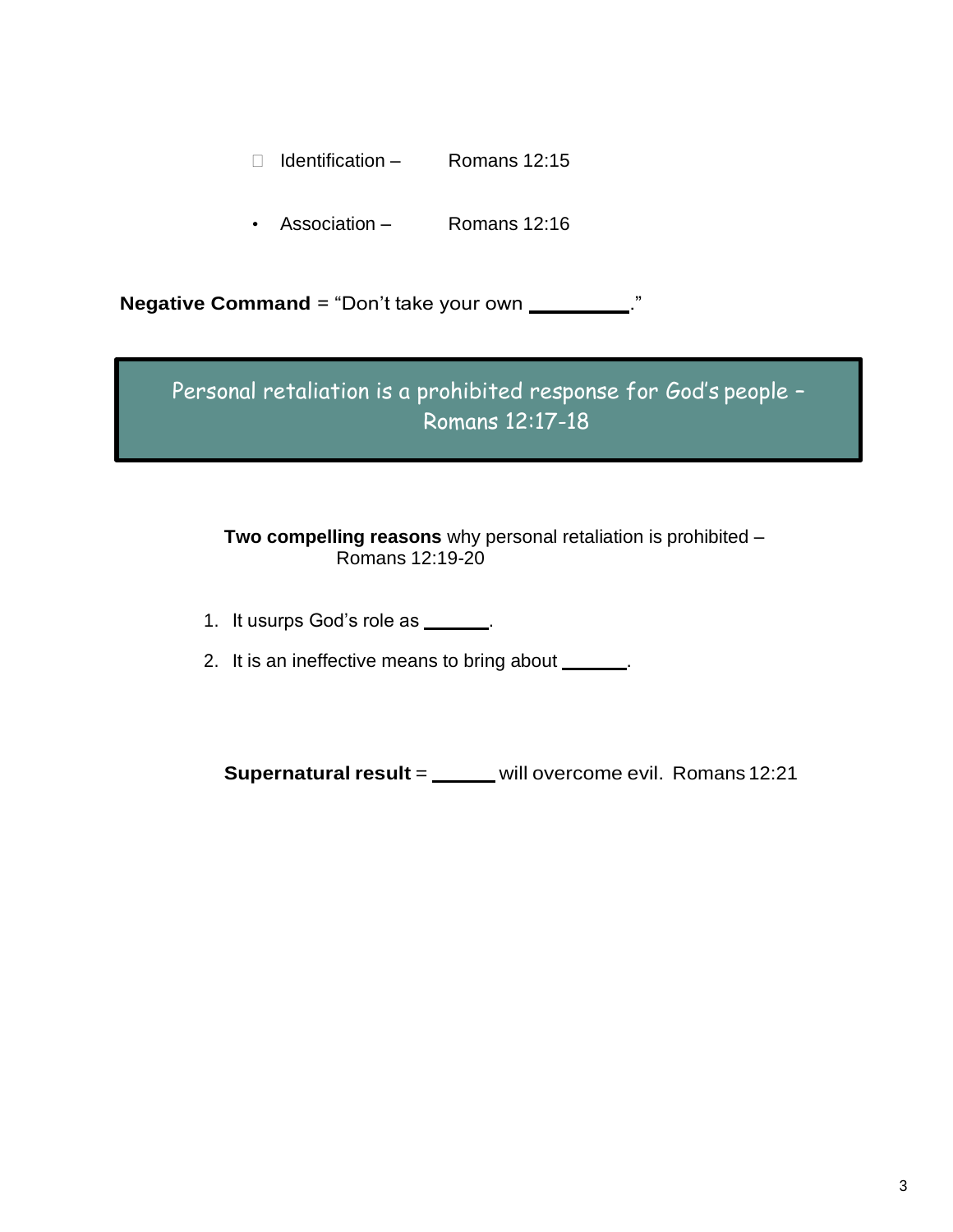

**Share a time when you had the opportunity to forgive someone who hurt you. How were you able to come to the place of forgiveness?**

**\_\_\_\_\_\_\_\_\_\_\_\_\_\_\_\_\_\_\_\_\_\_\_\_\_\_\_\_\_\_\_\_\_\_\_\_\_\_\_\_\_\_\_\_\_\_\_\_\_\_\_\_\_\_\_\_\_\_\_\_\_\_\_\_\_\_\_\_\_\_\_\_\_\_\_**

**\_\_\_\_\_\_\_\_\_\_\_\_\_\_\_\_\_\_\_\_\_\_\_\_\_\_\_\_\_\_\_\_\_\_\_\_\_\_\_\_\_\_\_\_\_\_\_\_\_\_\_\_\_\_\_\_\_\_\_\_\_\_\_\_\_\_\_\_\_\_\_\_\_\_\_**

**\_\_\_\_\_\_\_\_\_\_\_\_\_\_\_\_\_\_\_\_\_\_\_\_\_\_\_\_\_\_\_\_\_\_\_\_\_\_\_\_\_\_\_\_\_\_\_\_\_\_\_\_\_\_\_\_\_\_\_\_\_\_\_\_\_\_\_\_\_\_\_\_\_\_\_**

**Read Matthew 18:21-35. At the end of the account, the man who refused to forgive was handed over to be tortured. How is refusing to forgive today like handing ourselves over to be tortured?**

**\_\_\_\_\_\_\_\_\_\_\_\_\_\_\_\_\_\_\_\_\_\_\_\_\_\_\_\_\_\_\_\_\_\_\_\_\_\_\_\_\_\_\_\_\_\_\_\_\_\_\_\_\_\_\_\_\_\_\_\_\_\_\_\_\_\_\_\_\_\_\_\_\_\_\_**

**\_\_\_\_\_\_\_\_\_\_\_\_\_\_\_\_\_\_\_\_\_\_\_\_\_\_\_\_\_\_\_\_\_\_\_\_\_\_\_\_\_\_\_\_\_\_\_\_\_\_\_\_\_\_\_\_\_\_\_\_\_\_\_\_\_\_\_\_\_\_\_\_\_\_\_**

**\_\_\_\_\_\_\_\_\_\_\_\_\_\_\_\_\_\_\_\_\_\_\_\_\_\_\_\_\_\_\_\_\_\_\_\_\_\_\_\_\_\_\_\_\_\_\_\_\_\_\_\_\_\_\_\_\_\_\_\_\_\_\_\_\_\_\_\_\_\_\_\_\_\_\_**

**Romans 12 calls us to not be proud or conceited. Why is this relevant to a discussion on forgiving those who have hurt or offended us?**

**\_\_\_\_\_\_\_\_\_\_\_\_\_\_\_\_\_\_\_\_\_\_\_\_\_\_\_\_\_\_\_\_\_\_\_\_\_\_\_\_\_\_\_\_\_\_\_\_\_\_\_\_\_\_\_\_\_\_\_\_\_\_\_\_\_\_\_\_\_\_\_\_\_\_\_**

**\_\_\_\_\_\_\_\_\_\_\_\_\_\_\_\_\_\_\_\_\_\_\_\_\_\_\_\_\_\_\_\_\_\_\_\_\_\_\_\_\_\_\_\_\_\_\_\_\_\_\_\_\_\_\_\_\_\_\_\_\_\_\_\_\_\_\_\_\_\_\_\_\_\_\_**

**\_\_\_\_\_\_\_\_\_\_\_\_\_\_\_\_\_\_\_\_\_\_\_\_\_\_\_\_\_\_\_\_\_\_\_\_\_\_\_\_\_\_\_\_\_\_\_\_\_\_\_\_\_\_\_\_\_\_\_\_\_\_\_\_\_\_\_\_\_\_\_\_\_\_\_**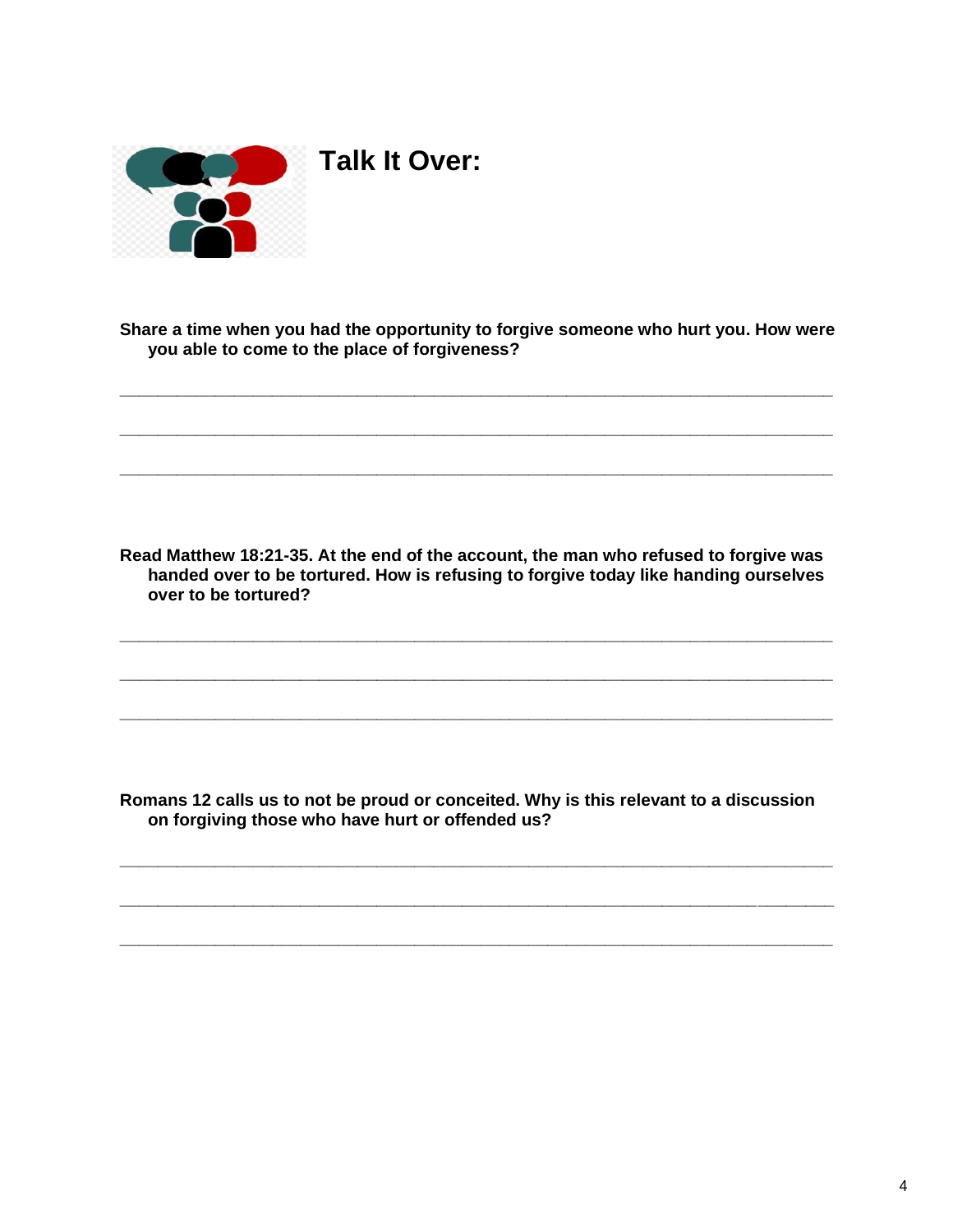

# **Live It Out- B.I.O.**

#### **B = COME "BEFORE GOD" DAILY**

**Meet with Him personally through prayer and His word to enjoy His presence, receive His direction, and follow His will.** 

#### **I = DO LIFE "IN COMMUNITY" WEEKLY**

**Structure your week to personally connect in safe relationships that provide love, support, transparency, challenge, and accountability.** 

#### **O = BE "ON MISSION" 24/7**

**Cultivate a mindset to live out Jesus' love for others through acts of sacrifice a well as service at home, work, play, and church.** 

#### **COME BEFORE GOD**

**\_\_\_\_\_\_\_\_\_\_\_\_\_\_\_\_\_\_\_\_\_\_\_\_\_\_\_\_\_\_\_\_\_\_\_\_\_\_\_\_\_\_\_\_\_\_\_\_\_\_\_\_\_\_\_\_\_\_\_\_\_\_\_\_\_\_\_\_\_\_\_\_\_\_\_**

**\_\_\_\_\_\_\_\_\_\_\_\_\_\_\_\_\_\_\_\_\_\_\_\_\_\_\_\_\_\_\_\_\_\_\_\_\_\_\_\_\_\_\_\_\_\_\_\_\_\_\_\_\_\_\_\_\_\_\_\_\_\_\_\_\_\_\_\_\_\_\_\_\_\_\_**

**\_\_\_\_\_\_\_\_\_\_\_\_\_\_\_\_\_\_\_\_\_\_\_\_\_\_\_\_\_\_\_\_\_\_\_\_\_\_\_\_\_\_\_\_\_\_\_\_\_\_\_\_\_\_\_\_\_\_\_\_\_\_\_\_\_\_\_\_\_\_\_\_\_\_\_**

**\_\_\_\_\_\_\_\_\_\_\_\_\_\_\_\_\_\_\_\_\_\_\_\_\_\_\_\_\_\_\_\_\_\_\_\_\_\_\_\_\_\_\_\_\_\_\_\_\_\_\_\_\_\_\_\_\_\_\_\_\_\_\_\_\_\_\_\_\_\_\_\_\_\_\_**

**\_\_\_\_\_\_\_\_\_\_\_\_\_\_\_\_\_\_\_\_\_\_\_\_\_\_\_\_\_\_\_\_\_\_\_\_\_\_\_\_\_\_\_\_\_\_\_\_\_\_\_\_\_\_\_\_\_\_\_\_\_\_\_\_\_\_\_\_\_\_\_\_\_\_\_**

Have someone read Colossians 3:13

What does it mean to "make allowance" for the faults of others?

How does remembering God's forgiveness help us in our own journey with forgiveness??